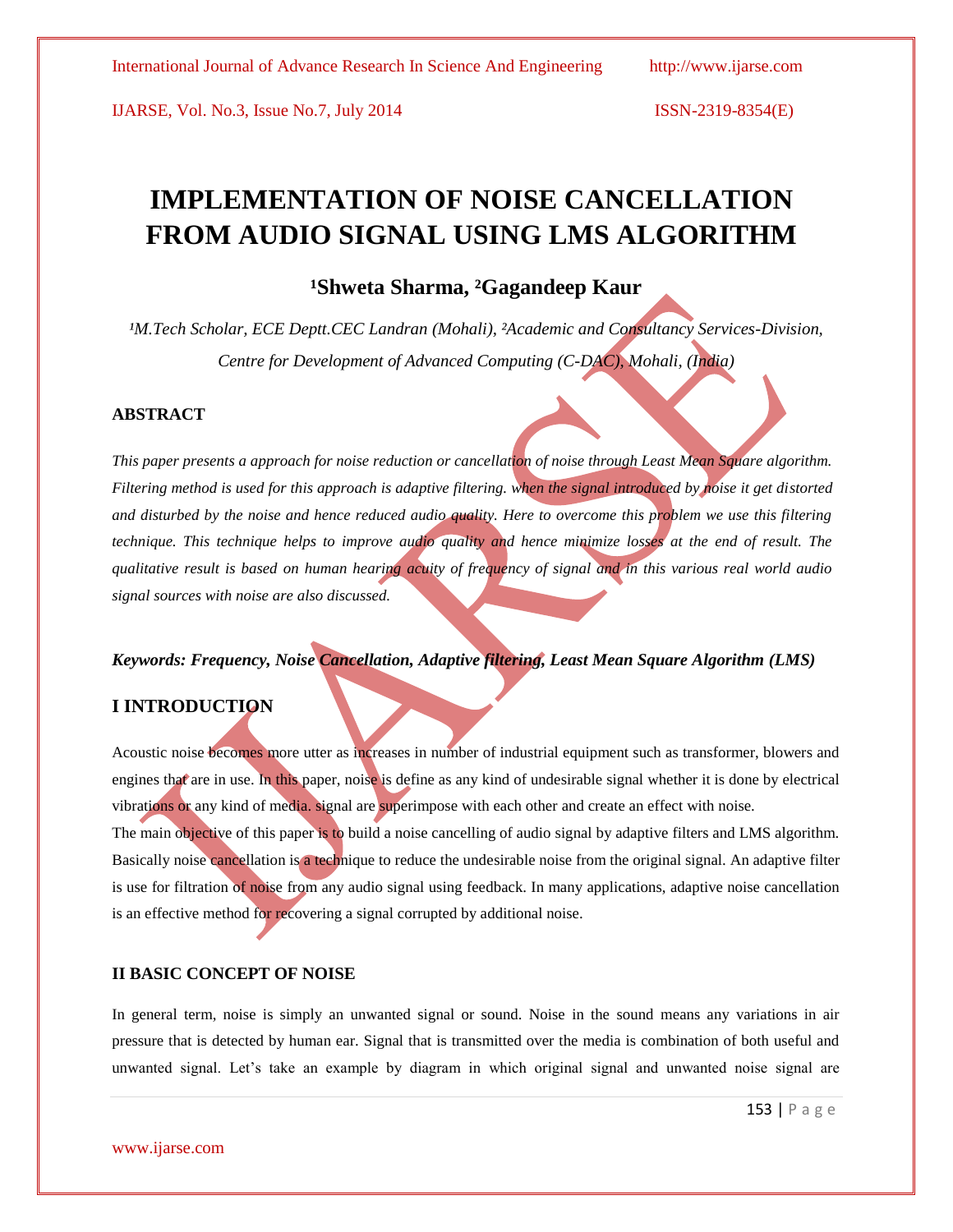International Journal of Advance Research In Science And Engineering http://www.ijarse.com

### IJARSE, Vol. No.3, Issue No.7, July 2014 ISSN-2319-8354(E)

superimpose with each other and create an effect with noise.

# **Input Signal**



# **Figure 1: Basic Noise Concept**

Noise is generally unwanted sound. Let's Take an example for understanding its concern with human being. Suppose if anything falls at the floor, does it make a sound if no one is there? No, noise is defined as unwanted signal, and if there is no observing the sound can't be unwanted. Therefore can be no noise.

In the diagram there is input signal with up and down curves. When the noise signal is superimposed with the input signal the output of signal become straight line means the input signal get distorted.

# **III ADAPTIVE FILTER**

In this practical world the unknown frequency response of signal requires filtering and for this purpose adaptive filters are used. Now adaptive filter is used because it automatically design itself by providing feedback loop and can detect variations in time according to an algorithm which is derived at the occurrence of the error signal. The algorithm that we use in this paper is LMS.



**Figure 2: Block diagram of Adaptive filter**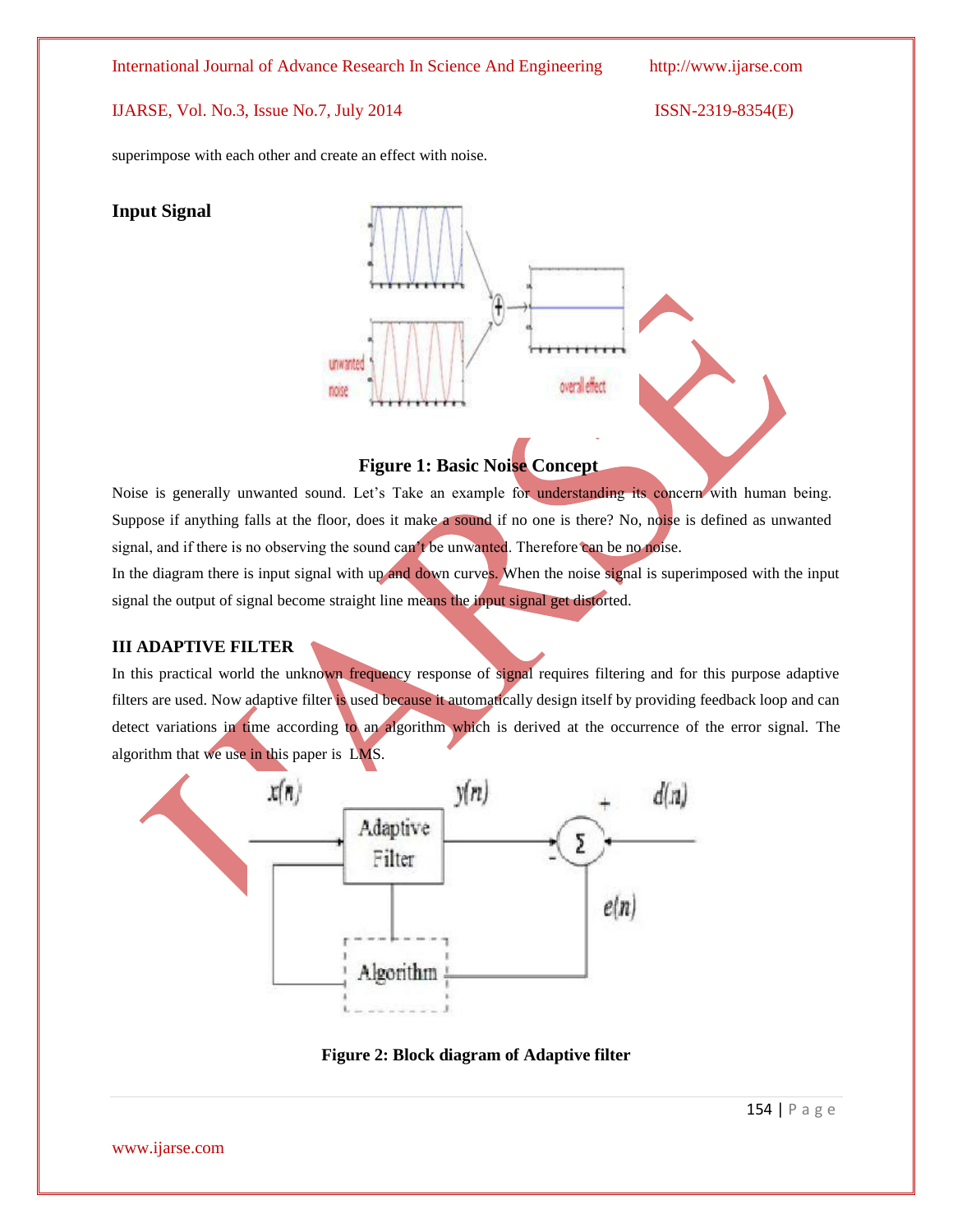x (n)=input signal y (n)=output signal

d (n)=desire reference response e (n)=error signal

 $e(n)=y(n)-d(n)$ 

y(n) is concluded by the convolution of the filter weight vector and input signal.

ie  $y(n)=w(n)*x(n)$ 

Here w is the filter weight vector

The dotted lines show the algorithm is being implemented here in this circuit. The basic elements of adaption are filter structure, performance criterion and adaption rule. Adaptive filter are used in many application such as echo cancellation, adaptive equalization, speech coding.

Echo cancellation: when the characteristics of medium changes in which wave is propagating, there occur a repetition of waveform due to reflection, this is called Echo. In communication echo can degrade the quality of service. Hence to remove these adaptive filters are used. Echo cancellation is basically used in telephony to improve quality.

Speech coding: it means compression of data. it is a method of reducing the information that is used to represent the signal. The reduction is done to send the efficient data over a link. For this purpose adaptive filters are used. Adaptive equalization: when the signal is transmitted over a channel, it may get distorted, to compensate the distortion adaptive equalization is being processed with the use of the adaptive filter.

#### **IV LEAST MEAN SQUARE ALGORITHM**

LMS algorithm is a noise cancellation algorithm and was developed by Bernard Widrow, a professor at Stanford University in 1960.His first PhD student Ted Hoff gave equal contribution in his work. It uses continuous adaption process to remove the noise efficiently and precisely from the system by using updated weight Vector (W) in all iteration till error signal becomes zero.

#### **4.1 Noise Cancellation Concept**

Noise canceller is used to recover the original signal from the noisy signal. The original signal is obtained by doing number of iteration of LMS algorithm on the noisy signal.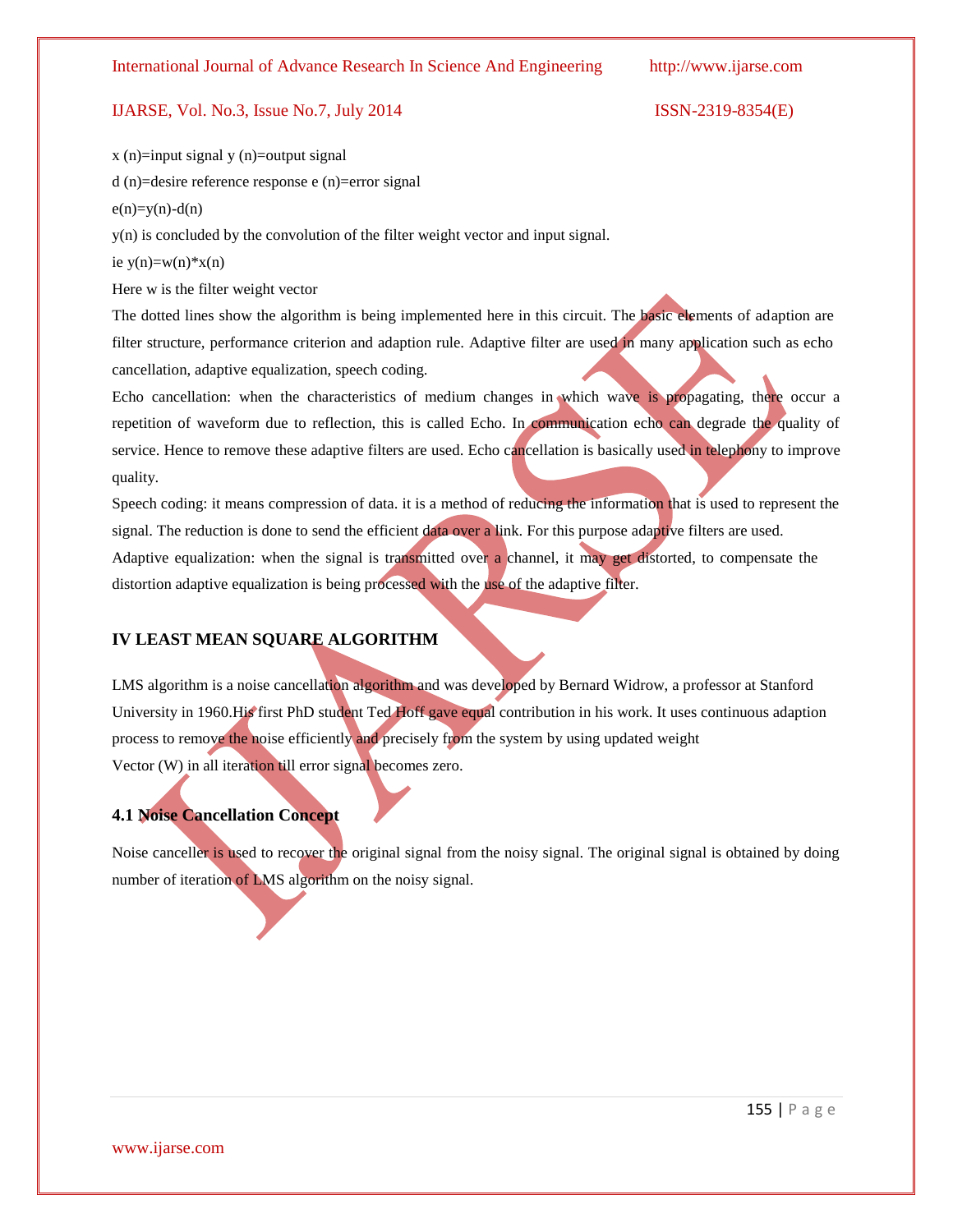International Journal of Advance Research In Science And Engineering http://www.ijarse.com

#### IJARSE, Vol. No.3, Issue No.7, July 2014 ISSN-2319-8354(E)





#### **Figure 3: Adaptive Noise Cancellation Concept**

#### **Basic equation of LMS algorithm:**

 $W(n+1)=W(n)+\mu u(n)e^{i\phi(n)}$  Where  $\mu$ =step size parameter  $u(n)e^{i\phi(n)}$  = adjustment applied to the vector In the first iteration weight vector is zero. Because there is no feedback that is  $W(0)=0$ Second iteration is  $W(1)=W(0)+\mu u(n)*$ error signal. The iteration continuously goes on till error equals to zero.

The input signal v is transmitted over a channel and at the same channel, the sensor S1 receives noise which is mixed with the original signal. That is signal is corrupted. Suppose the combination of we an input and the noisy signal received at the sensor S1 is the primary input  $(v+n0)$  that is fed to the Canceller circuit. The second sensor S2 is introduced with noise n1 which has no concern with the original signal and this is in correlation with the noise n0. The output of S2 provides reference input to the noise canceller circuit. Then this noise is filtered by the adaptive filter. Suppose the output of the adaptive filter is x. The output of the adaptive filter is subtracted from the primary input to produce system output z.

#### $z=v+n0-x$

If there is still any error in the signal then filtering mechanism by the adjustment of the weight vector (LMS algorithm) continuously goes on till the error becomes zero.

# **V EXPERIMENTAL RESULT**

In this section we performed the LMS algorithm for the filtration of the noise. The algorithm was implemented step by step as discussed earlier. Figure 4 shows the original signal .in this signal no noise is present. Figure 5 shows the noise introduced in the signal. Which distorted the original signal? A figure 6 show the signal where whole algorithm is applied i.e. output of a signal, which may or may not contain any noise signal. Figure 7 shows the error efficiency. Means how much error is reduced at every iteration. Figure 8 shows the convergence line. Means the graph of the weightage value added at every iteration.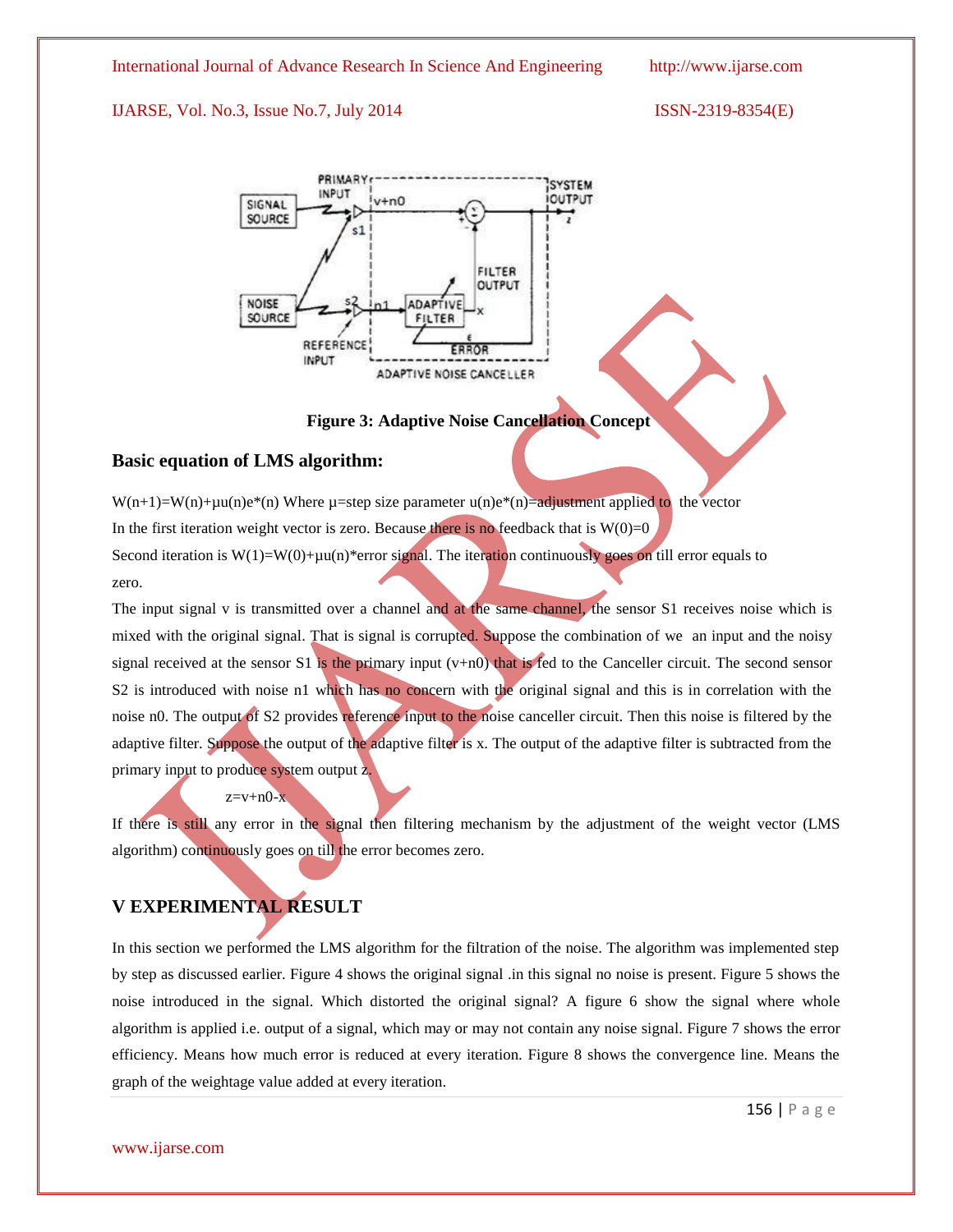

 **Figure 8: Converge Line**

157 | P a g e